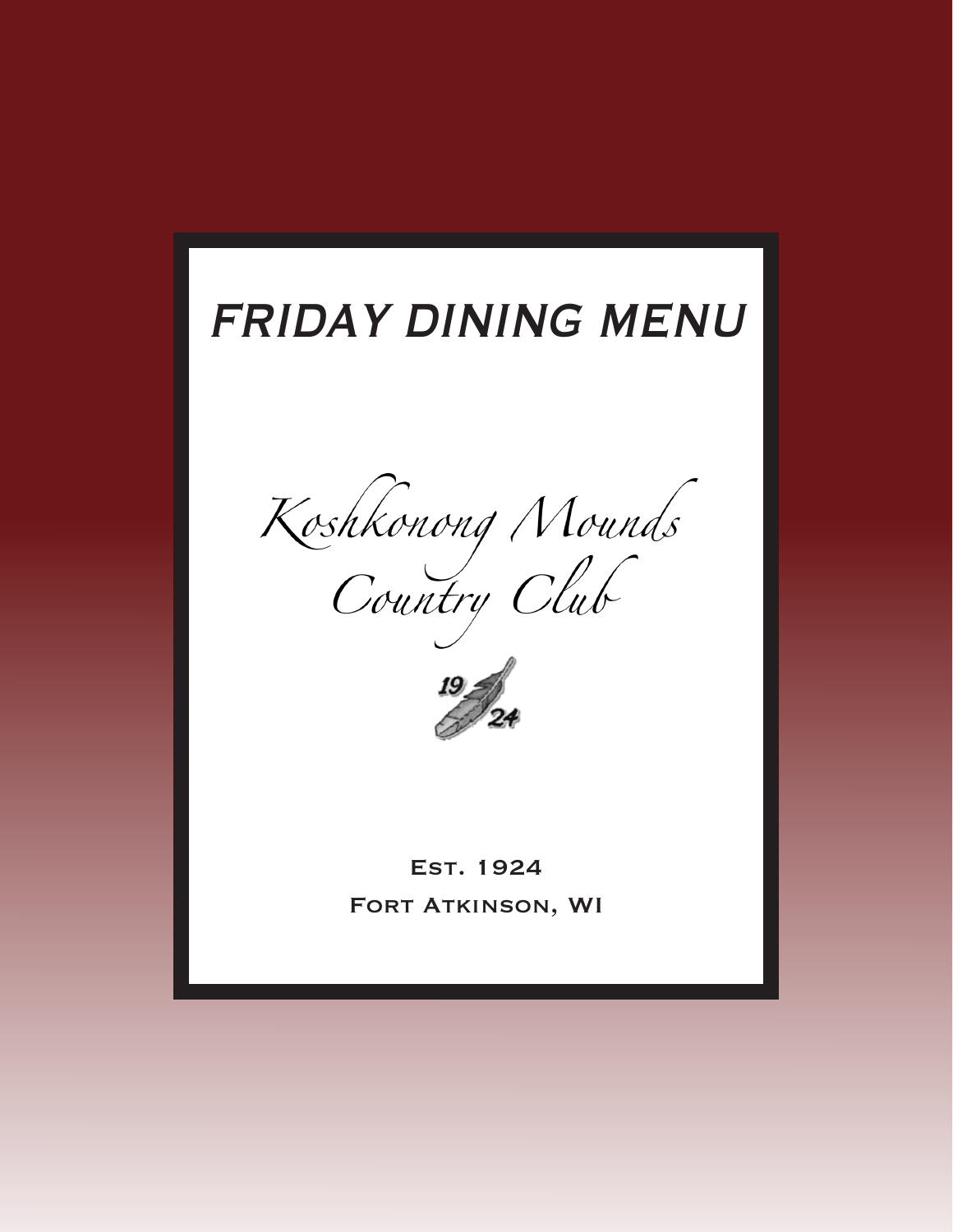*Koshkonong Mounds Country Club*

# **SHAREABLES**

### **TWISTED OLD FASHIONED WINGS** \$8

bone-in or boneless Brandy Old Fashioned Sweet, Whiskey Old Fashioned Sour, Secret Weapon Teriyaki, Spicy Serrano Pepper

**CHICKEN & WAFFLES** \$8

Served with peppered white sauce & maple syrup

**CLASSIC WISCONSIN CHEESE CURDS** \$8 Add our signature white wine with Asiago sauce (\$1 extra)

**MADE-FROM-SCRATCH POTATO PANCAKE FRITTERS** \$8

With cheddar cheese; served with applesauce & maple syrup

**TAVERN BEER-BATTERED COD NUGGETS** \$9 Served with house tartar sauce

# **SIGNATURE ENTREES**

 **DOOR COUNTY'S HATCH DISTILLERY LIMONCELLO CHICKEN** \$15

Limoncello, heavy cream and capers atop wild rice

**BBQ DUO** \$16 Chopped hickory-smoked beef brisket and applewood-smoked rib tips

#### **ROASTED DUCK WITH GINGER-ORANGE SAUCE** \$17

Sous vide  $\sqrt{2}$  duck, roasted to order atop wild rice and choice of side; sauce served on the side

Consuming raw or undercooked meats, poultry, seafood, shellfish or eggs may increase your risk of foodborne illness, especially if you have certain medical conditions.

**KIDS MENU**

All meals served with fries.

**Macaroni Wedges** \$6 Gooey macaroni & cheese wedges rolled in a light breading and fried until golden brown.

**Putter Burger** \$6 Hand-pattied burger. Add your choice of cheese.

**Chip Shot Chicken** \$6 All white meat boneless wings rolled in a crunchy breading.

#### **Out-of-Bounds Grilled Cheese** \$6

Lots of American cheese stuck between two pieces of Texas toast.

**Cod Nuggets** \$6

Bite-sized version of our fish fry.



Find us on Facebook & Instagram!

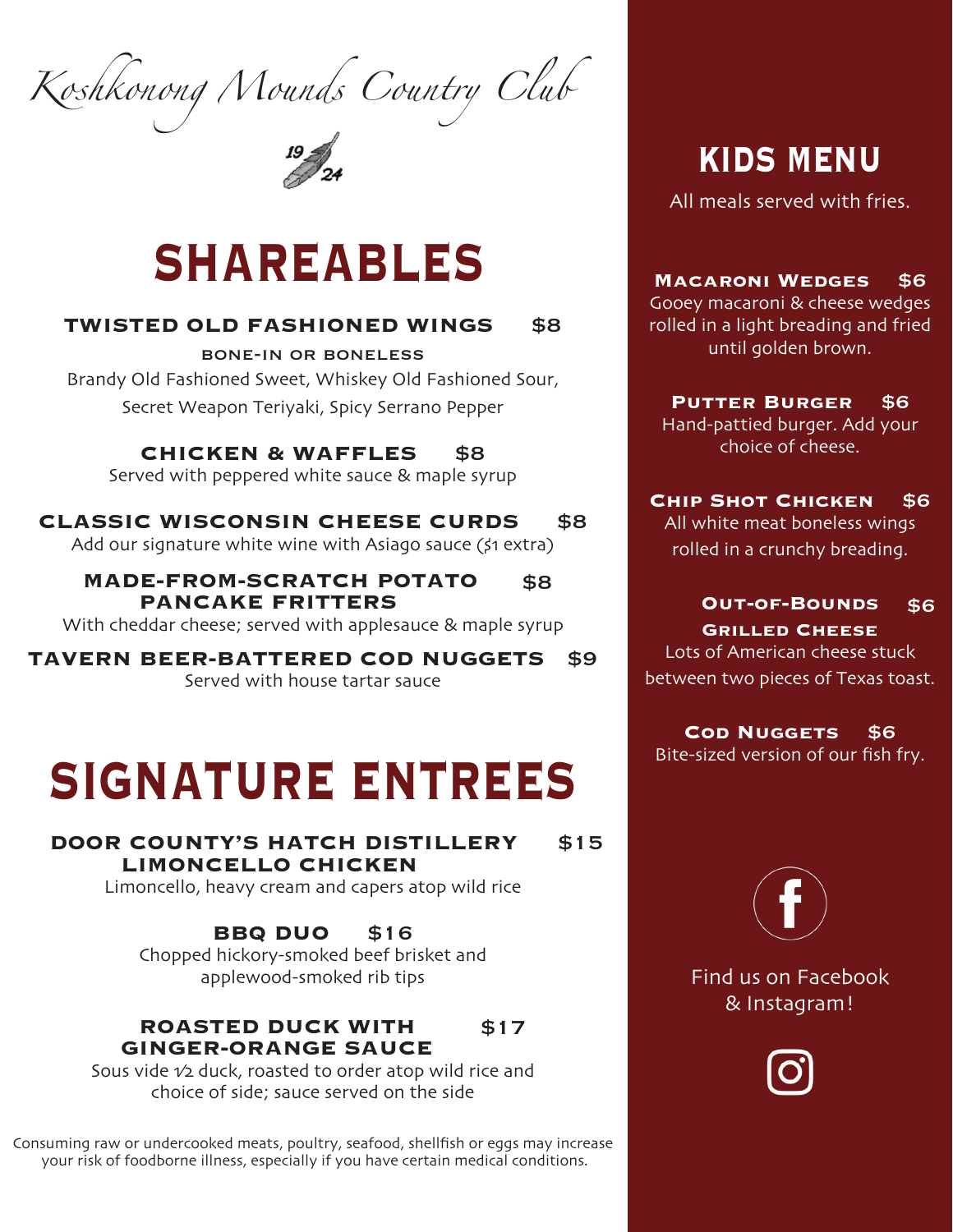*Koshkonong Mounds Country Club* **OLD FASHIONEDS**

# **OLD FASHIONED INSPIRED BURGERS**

all burgers served with your choice of side & salad bar. substitute a fire-braised chicken breast at no charge. make it "beyond" (\$2 extra)

### **"BIG CHIEF" WISCONSIN CLASSIC** \$11

Jones double-cut bacon, Maison Rouge cognac carmelized onions, and cheddar cheese

#### **MAPLE FASHIONED BURGER** \$11

Candied Jones double-cut cherrywood bacon, maple syrup, and cheddar cheese

## **BLACK AND BLEU COLLAR BURGER** \$11

Apple Brandy butter on toasted brioche bun, crumbled bleu cheese, and carmelized onions

#### **HATCH BOURBON BRISKET BURGER** \$11

Our signature ground beef patties topped with Door County's Hatch Distillery bourbon BBQ sauce, chopped smoked brisket, and pepper jack cheese

## **BEYOND BURGER** \$11

Love meat? Eat meat. The Beyond Burger delivers all the flavor, aroma, and beefiness of meat from cows. Here's the kicker: it's just plants!

Consuming raw or undercooked meats, poultry, seafood, shellfish or eggs may increase your risk of foodborne illness, especially if you have certain medical conditions.

#### **Wisconsin Classic Old Fashioned**

Maison Rouge VS Cognac or Medley Bros. 102 Bourbon, sugar cube, orange piece, 2 Traverse City Whiskey cherries, dash of The Bitter Truth Aromatic Bitters, topped off with soda and garnished with an orange peel & cherry.

#### **Apple Fashioned**

Berentzen Bushel & Barrel Apple Whiskey, simple syrup, The Bitter Truth Aromatic Bitters, choice of soda & garnished with orange oil, orange peel & cherry.

#### **Maple Fashioned**

Tap 357 Maple Rye Whiskey, simple syrup, dash of The Bitter Truth Jerry Thomas Bitters, choice of soda & garnished with orange oil, orange peel & cherry.

#### **Apricot Fashioned**

Medley Bros. 102 Bourbon, The Bitter Truth Apricot liqueur, simple syrup, The Bitter Truth Peach Bitters, choice of soda & garnished with orange oil, orange peel & cherry.

# **RED WINES**

Pinot Noir Cabernet Sauvignon Merlot Meiomi Pinot Noir

# **WHITE WINES**

Moscato Riesling White Zinfandel Pinot Grigio Chardonnay Sauvignon Blanc Kendall-Jackson Chardonnay Mount Nelson Sauvignon Blanc